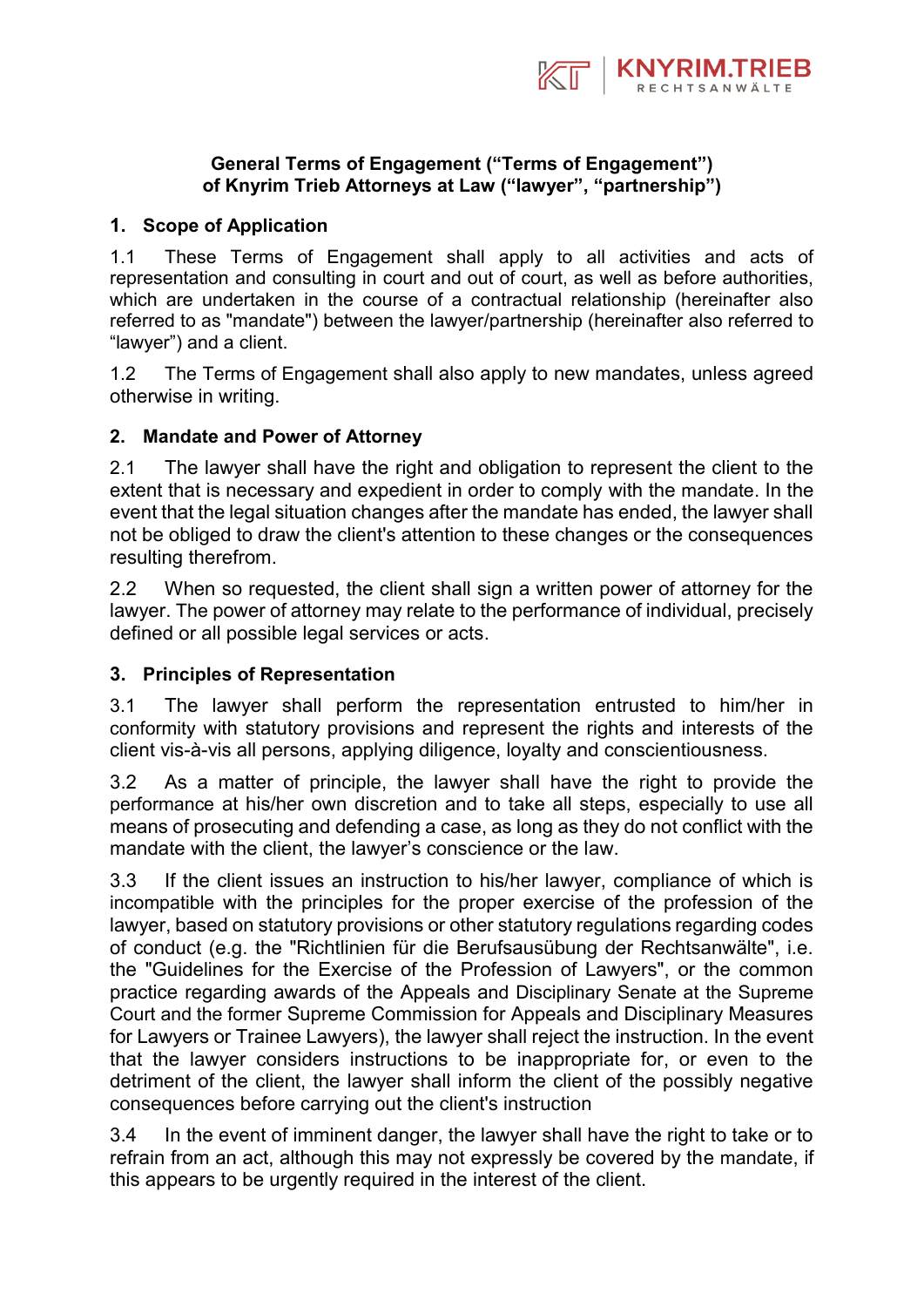

## **4. Client's Obligations to provide Information and to Cooperate**

4.1 After the client has entered into a mandate, the client shall be obliged to provide the lawyer with all information and facts, without delay, which may be of significance for complying with the mandate, as well as to make accessible all required documents and means of evidence. The lawyer shall have the right to assume that the information, facts, documents, papers and means of evidence are correct, unless their incorrectness is obvious.

The lawyer shall work towards obtaining complete and correct facts by means of asking the client target-oriented questions and/or resorting to other appropriate means. The second sentence of Section 4.1 shall apply to the correctness of supplementary information.

4.2 During the term of the mandate, the client shall be obliged to communicate to the lawyer all changed or newly arising circumstances that might be of significance in connection with the performance of the mandate, immediately after they have come to the client's attention.

4.3 When the lawyer sets-up contracts, the client shall provide the lawyer with any information necessary for self-calculation of real estate transfer taxes, registration fees and real estate income taxes. As far as the lawyer performs this self-calculation of the aforementioned taxes based on the information provided by the client, the lawyer then shall be released from any associated liability. The client, however, is obliged to indemnify the lawyer in case of financial disadvantage , if the information provided by the client are shown inaccurate.

## **5. Obligation of Confidentiality, Conflict of Interests**

5.1 The lawyer is bound by professional secrecy in all matters which have been confided to him and all facts which have otherwise become known to him in his capacity as a lawyer, whose confidentiality is in the interest of his client.

5.2 Within the terms of applicable laws and guidelines, the lawyer shall have the right to assign to all staff members the processing of matters, to the extent that there is proof that these staff members have been instructed of the obligation to maintain confidentiality.

5.3 The lawyer shall be released from the obligation of confidentiality only to the extent that is necessary in order to prosecute the lawyer's claims (especially claims for the lawyer's fee) or to defend claims against the lawyer (especially claims for damages by the client or third parties against the lawyer).

5.4 The client is aware that the lawyer, due to legal requirements, in some cases is obliged to provide information and notifications to public authorities without obtaining the client's consent. Reference is made especially to provisions with respect to anti-money laundering and anti-terrorist financing as well as tax requirements (e.g. Kontenregister- und Konteneinschaugesetz, i.e. Account Registry and Account Audit Act, Gemeinsamer Meldestandard-Gesetz – GMSG, i.e. Common Reporting Standards Act, etc.).

5.5 The client may release the lawyer from the obligation of confidentiality at any time. This release from the obligation of confidentiality by the client does not release the lawyer from the obligation of verifying whether the lawyer's statement is in the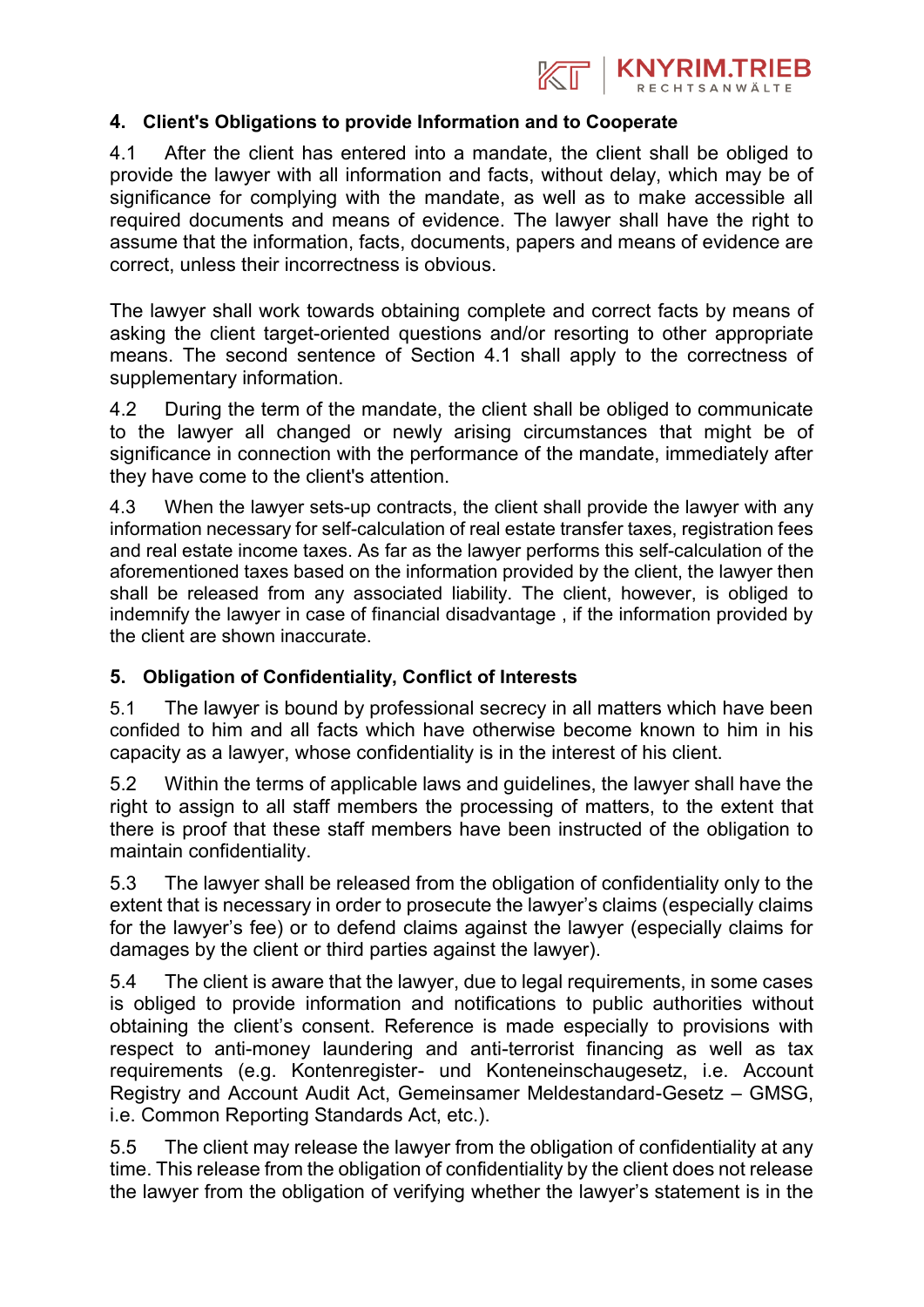

best interest of the lawyer's client. When acting as a mediator, the lawyer shall exercise the right to confidentiality, despite his/her release from confidentiality.

5.6 The lawyer shall examine whether performance of the mandate creates the risk of conflict of interests under the terms of the Regulations Regarding Lawyer's Practices ("Rechtsanwaltsordnung").

# **6. The Lawyer's Obligation to Inform the Client**

The lawyer shall bring all actions taken in connection with the mandate to the attention of the client, in oral or written form, as well as in sufficient detail.

# **7. Sub-Authorization and Substitution**

The lawyer may ask a trainee lawyer in lawyer's services or another lawyer, or that lawyer's authorized trainee lawyer, to represent the lawyer (sub-authorization). In case of being prevented, the lawyer may pass on the mandate or individual subactivities to another lawyer (substitution).

## **8. Fees**

8.1 In the absence of other agreements, the lawyer shall be entitled to receive an adequate fee.

8.2 Also, when agreeing on a lump-sum or time-based fee, the lawyer - in addition to the lawyer's fee - shall at least be entitled to the cost refund recovered from the opposing party, to the extent that this amount can be collected; otherwise, the lawyer shall receive the agreed lump-sum or time-based fee.

8.3 The value-added tax at the statutory rate shall be added to the fee due to or agreed with the lawyer, as well as all required and appropriate expenses (e.g. for traveling/commuting, telephone, telefax, copying), and the cash expenses incurred on behalf of the client (e.g. court fees).

8.4 The client takes note of the fact that estimates, made by the lawyer and not expressly referred to as binding, regarding the anticipated amount of the fee are without engagement and cannot be regarded as a binding cost estimate (as defined by Sec 5 (2) of the Austrian Consumer Protection Act), since it is in the nature of the lawyer's performance that its scope cannot be reliably assessed in advance.

8.5 The effort required for calculating the fee and preparing the invoice shall not be debited to the client. However, this shall not apply to the effort required for translating, upon client's request, into another language than German the list of services provided. Unless there are other agreements, the invoiced amount shall include the service of drawing up letters upon the client's request to the client's chartered accountant which relate, for example, to the status of pending cases, or give an assessment of the risks for the purpose of setting aside provisions and/or reporting on the state of outstanding fees at a certain reporting date.

8.6 The lawyer shall have the right to send invoices at any random point in time, in any event, however, every quarter, as well as to ask for advances on the fee.

8.7 An invoice provided to the client and properly broken down into its various items shall be deemed to have been approved, if and to the extent that the client does not expressly oppose it in writing within 14 days of its receipt (receipt by the lawyer shall be the decisive date).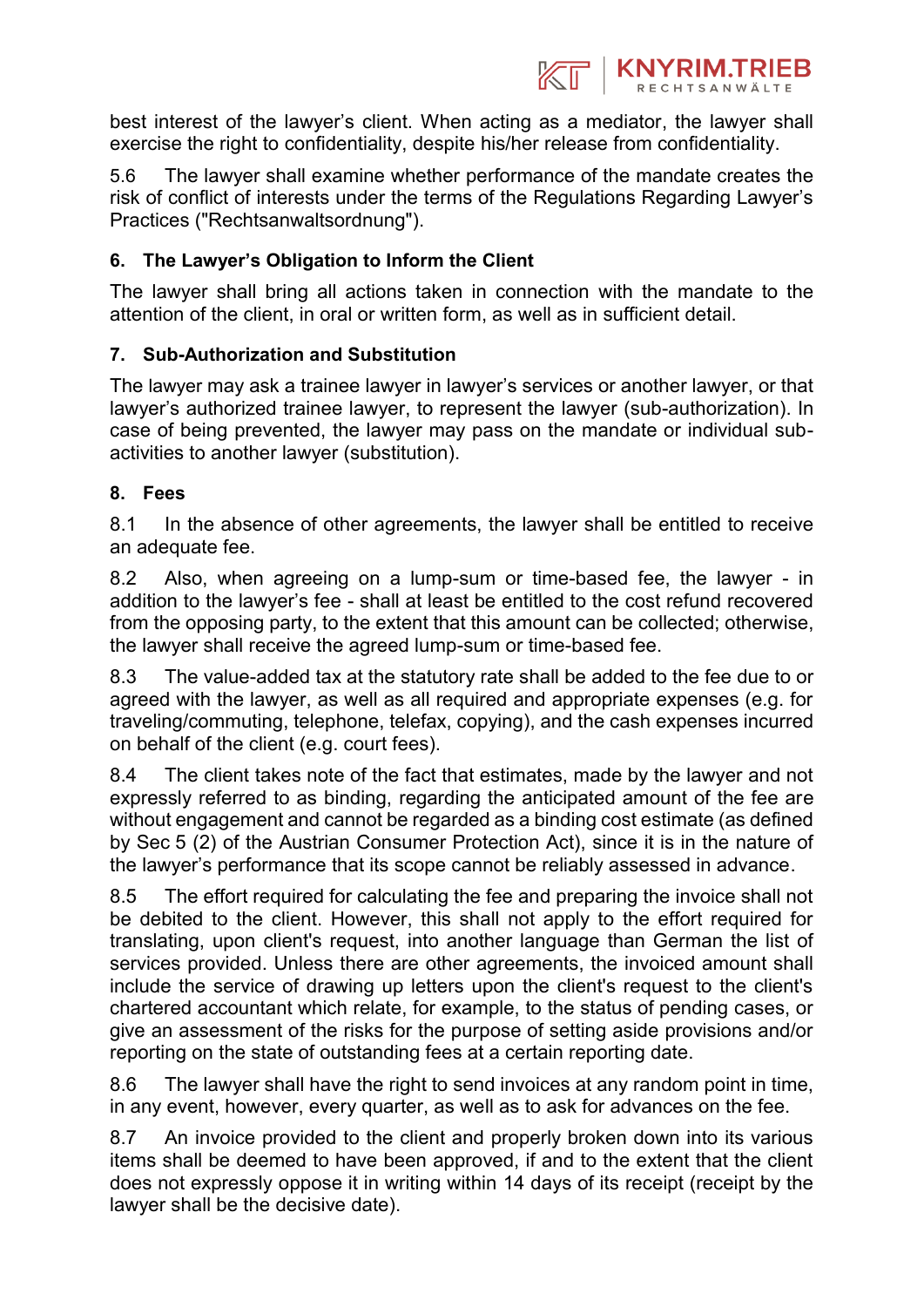

8.8 Term of payment is 14 days upon receipt of invoice. In the event that the client is delayed in paying all or a part of the fee, the client shall pay interest on arrears to the lawyer in the statutory amount of 4%. In case that payment is delayed due to the client's fault, the client shall pay the statutory interest amounting 9.2 percentage points above the respectively applicable basic interest rate and shall compensate any exceeding damage that arises as a result. The foregoing shall not affect any further statutory claims (e.g. pursuant to Sec 1333 of the Austrian General Civil Law Code). Reminder fees of EUR 10.00 will be due and payable for every collection letter.

8.9 All judicial and official expenses (cash expenses) and costs (e.g. for subcontracted performances by third parties) incurred in fulfillment of the mandate may be forwarded to the client  $-$  at the lawyer's discretion  $-$  for direct payment by the client.

8.10 In the event that several clients enter into a mandate with the lawyer regarding a legal matter, all clients are collectively liable for any claims arising to the lawyer in this connection.

8.11 Claims for cost refunds by the client against the opposite party are herewith assigned to the lawyer in the amount of the lawyer's fee claim, as soon as they arise. The lawyer shall have the right to inform the opposing party of this assignment at any time.

# **9. The Lawyer's Liability**

9.1 The lawyer's liability for faulty advice or representation is limited to the insured sum available for every individual case. At present, the amount is EUR 2,400,000.00 (in words: two million four-hundred thousand euros). In case that the client is not an entrepreneur according to Sec 1 Austrian Consumer Protection Act, this restriction of liability shall only apply to events in which the damage is due to minor negligence.

9.2 The maximum amount applicable pursuant to Section 9.1 comprises all claims existing against the lawyer for faulty advice and/or representation, such as, in particular, claims for damages and price reduction. This maximum amount does not comprise the client's claims to receive back the fee paid to the lawyer. Possible deductibles do not reduce the liability. The maximum amount applicable pursuant to Section 9.1 relates to a single insured incident (including a "continuous incident", which shall be treated as a single incident). In the presence of two or several competing damaged parties (clients), the maximum amount of each damaged party shall be reduced in proportion to the amounts claimed.

9.3 The restrictions on liability pursuant to Sections 9.1 and 9.2 also apply to the benefit of all lawyers acting on behalf of the law firm (in their capacity as partners, managing directors, employed lawyers or in another function).

9.4 The lawyer shall be liable for individual sub-contracted services, provided by third parties with the consent of the client in the framework of the lawyer's performance (especially external experts), who are neither staff members nor partners, only in case of fault in selecting the third party.

9.5 The lawyer shall only be liable to the client but not to third parties. The client shall be obliged to expressly bring this circumstance to the attention of third parties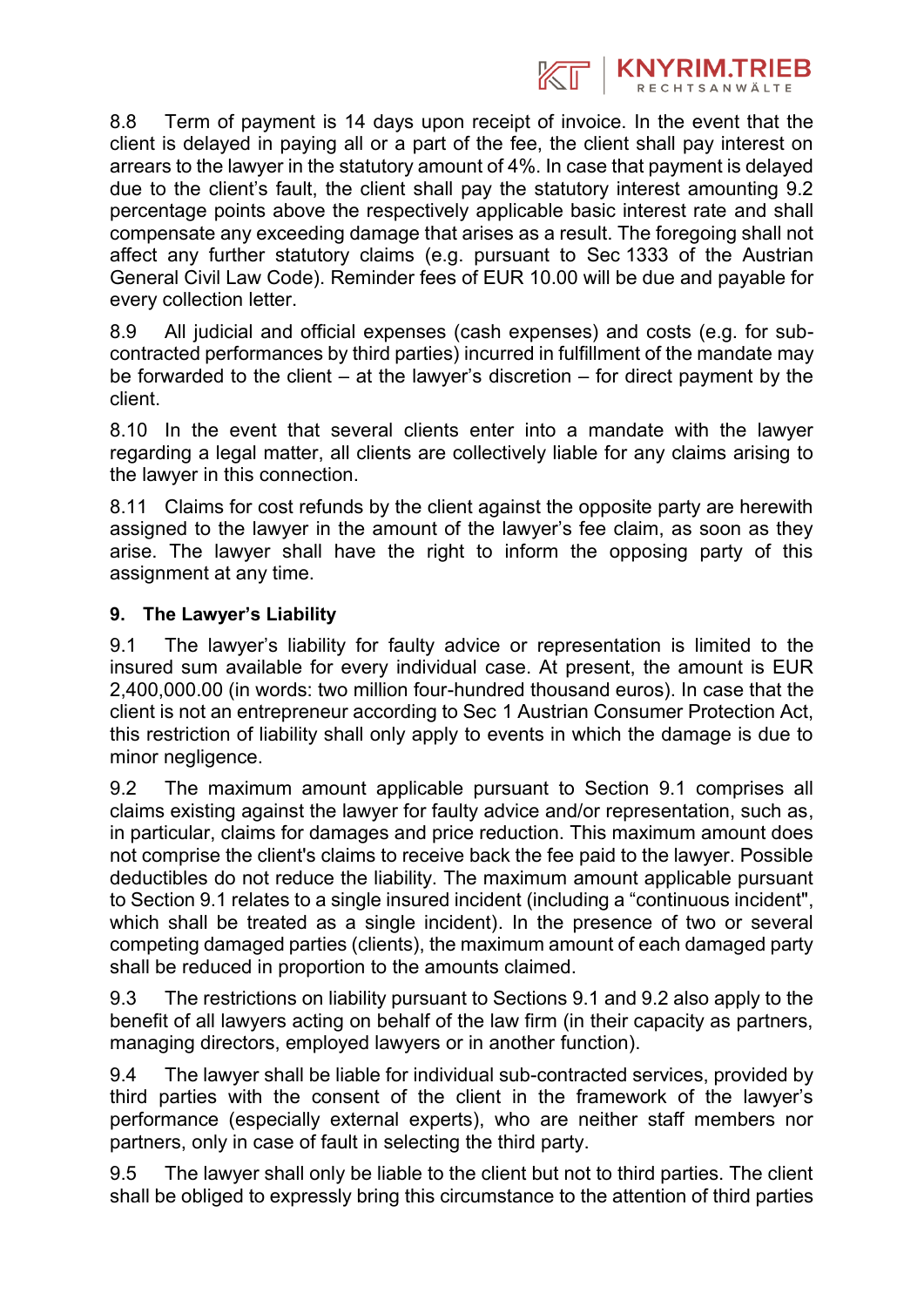

who come into contact with the lawyer's performance on account of the client's efforts.

9.6 The lawyer shall be liable for any knowledge of foreign law only in the event of a written agreement, or if the lawyer offers to examine foreign law. EU law shall never be deemed to be foreign law, whereas this applies to the law of Member States.

## **10. Lapse / Preclusive Period**

Unless the law stipulates a shorter term of lapse or preclusion, all claims (excluding warranty claims, unless the client is not an entrepreneur according to the Austrian Consumer Protection Act) against the lawyer shall lapse, unless the client has claimed them in court within six months as of the date at which the client becomes aware of the damage and the damaging party, or of the incident that otherwise gives rise to a claim, but at the latest after the expiry of five years as of the conduct (infringement) causing the damage (giving rise to a claim).

### **11. Client's Legal Expenses Insurance**

11.1 In the event that the client has taken out legal expenses insurance, he/she shall inform the lawyer thereof without delay and present the required papers (if available). However, independent of the foregoing, the lawyer shall also be obliged to obtain information as to whether and to what extent there is insurance of legal expenses and apply for coverage under the legal expenses insurance.

11.2 The disclosure of legal expenses insurance by the client and obtaining coverage under the legal expenses insurance by the lawyer shall not affect the fee claim of the lawyer against the client. Nor shall it be deemed as consent on the part of the lawyer, i.e. to accept as the lawyer's fee the payment made pursuant to the legal expenses insurance.

11.3 The lawyer shall not be obliged to claim his/her fee directly from the legal expenses insurance, but may request payment of the full remuneration from the client.

#### **12. Termination of the Mandate**

12.1 The lawyer or the client may end the mandate at any time without observing a deadline and without giving any reasons. The lawyer's fee claim shall remain unaffected by the foregoing.

12.2 In the event of a termination by the client or by the lawyer, the lawyer shall continue to represent the client for another 14 days, inasmuch as this is necessary in order to protect the client against any legal detriment. This obligation does not apply in the event that the client revokes the mandate and states that he/she does not wish to obtain any further service by the lawyer.

#### **13. Obligation to Surrender**

13.1 The lawyer shall return the originals of documents after the mandate relationship has ended upon the client's request. The lawyer shall have the right to keep copies of these documents.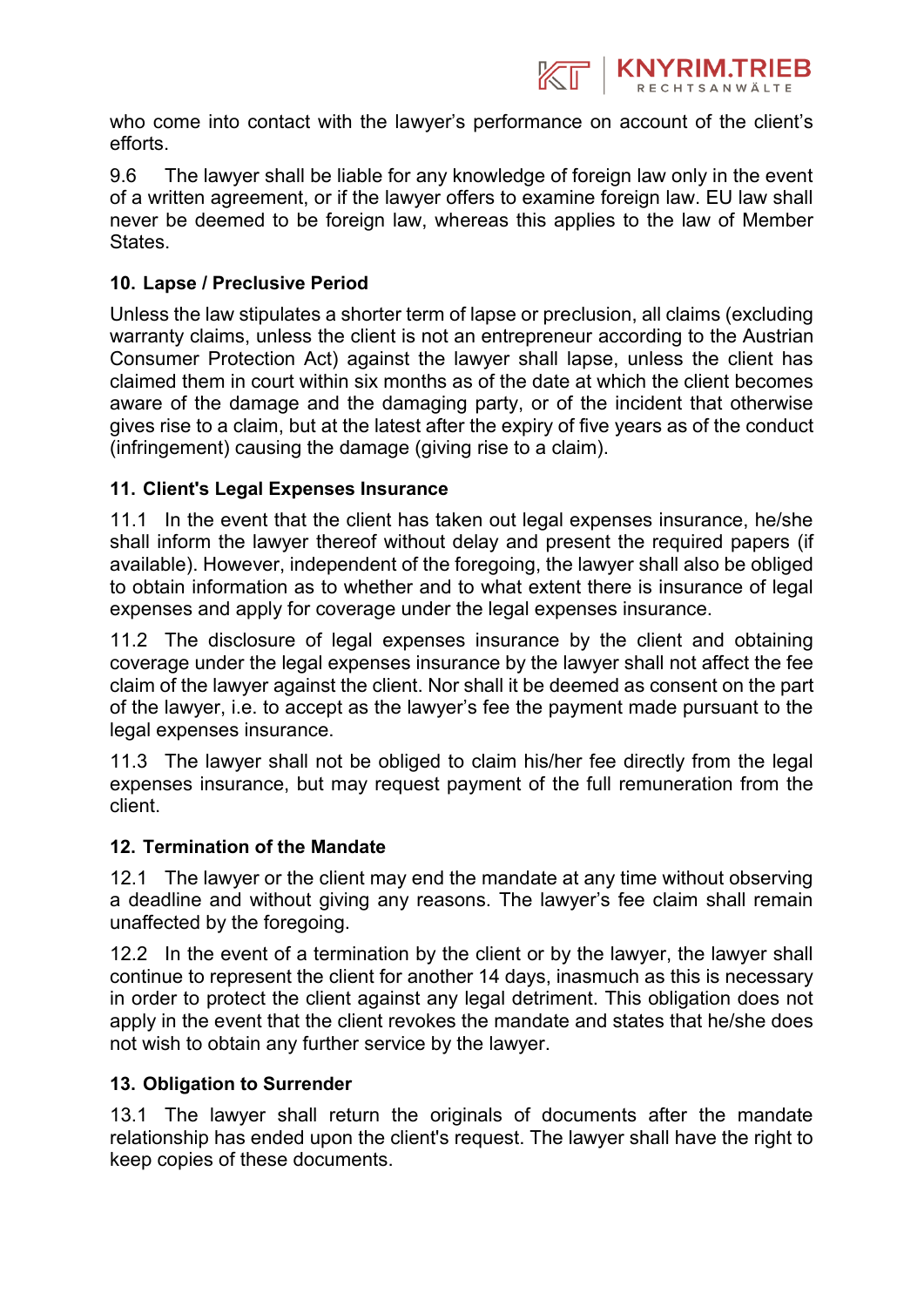

13.2 Whenever the client asks for further documents (copies of documents) after the end of the mandate, which the client already received during the term of the mandate, the client shall bear the costs incurred in this connection.

13.3 The lawyer shall be obliged to keep the files either electronically or as a hard copy for a period of five years as of the end of the mandate and to provide the client with copies, if so needed, during that time. Section 13.2 shall apply in analogy to such costs. Whenever there are longer statutory periods pertaining to the obligation to keep documents, these shall be observed. The client shall agree to the destruction of the files (also of original documents) after the expiry of the storage period.

## **14. Choice of Law and Jurisdiction**

14.1 The present Terms of Engagement and the client/lawyer relationship governed by them shall be subject to Austrian substantive law.

14.2 Unless there are peremptory statutory provisions to the contrary, the parties shall agree on the sole competency of the court with jurisdiction over the subject matter at the seat of the lawyer for any and all legal disputes arising from, or in connection with the contractual relationship, governed by the present Terms of Engagement, which shall also include disputes regarding its validity. However, the lawyer shall also have the right to file claims against the client at any other court in Austria or abroad, which has competency over the place at which the client has his/her seat, domicile, place of business, or property.

## **15. Information on the Processing of Personal Information**

On your request, we are happy to send you information on the processing of personal information of our law firm by postal mail. This information is also available on our homepage for download at www.kt.at/privacy-notice. We reserve the right to amend and adapt the information on the processing of personal information to the factual circumstances as permitted by law, at any time. The information on the processing of personal information is not subject to the terms of our engagement.

## **16. Final Provisions**

16.1 Changes or amendments of the present Terms of Engagement shall be made in writing in order to be valid, whenever the client is not a consumer as defined by the Austrian Consumer Protection Act.

16.2 Communications by the lawyer to the client shall, in any event, be deemed to have been received if they are sent to the address communicated by the client when retaining the lawyer, or to another address communicated subsequently in writing. However, the lawyer may correspond with the client in any other form that is deemed to be appropriate, especially via e-mail sent to the e-mail address as provided by the client for communication purposes, unless provided otherwise. As far as the client sends e-mails from another e-mail address or instructs others to send e-mails from different e-mail addresses to the lawyer, the lawyer may communicate with the client via these e-mail addresses as well. Any communication that needs to be in written form pursuant to the present Terms of Engagement may also be forwarded by means of telefax or e-mail, unless provided otherwise.